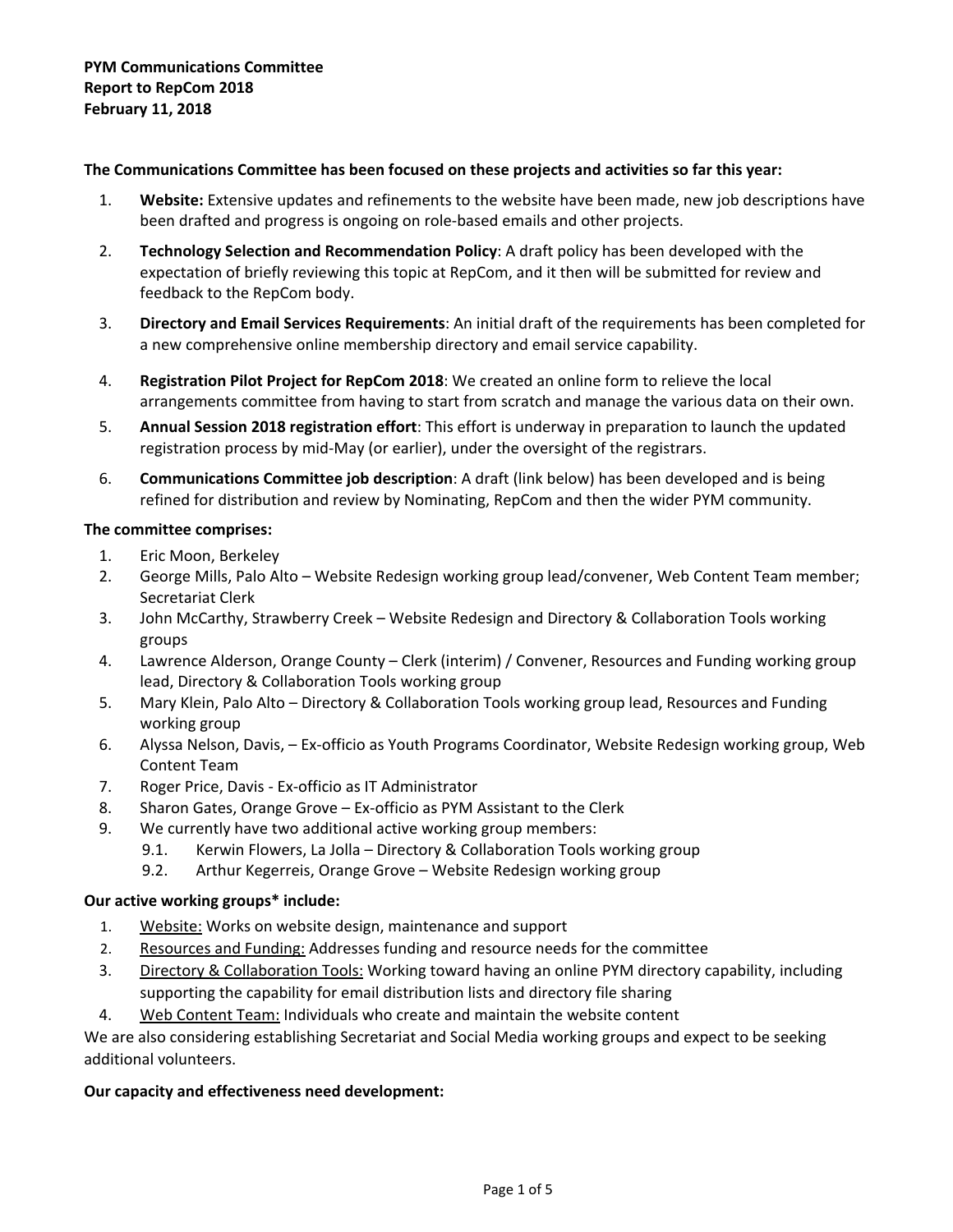- 1. The committee has a long list of action items (38 as of this writing) and is in a continual cycle of addressing mostly the highest priority items while numerous important activities are unattended. Prioritizing our work has enabled us to address the most urgent needs while others remain unmet, so this is a concern; several important pending projects are idling due to capacity constraints, such as a pilot online discussion forum capability, which might be very useful for committee work.
- 2. As the permanent committee structure evolves and the committee matures, we expect to draw on a significantly larger pool of PYM community resources for our work, expanding the working groups, adding ongoing interest / discussion groups and forums and hopefully increasing the engagement in and support for our work.
- 3. As our work progresses to a mature state in defining the requirements and future direction for the website and other communications tools and supporting resources, the potential need to employ paid contract and intern resources will be further considered.

#### **Working Group Updates**

- 1. **Website**
	- 1.1. We have continued to make incremental improvements to the existing PYM website. *Your feedback is always welcome: contact us at pym.website@gmail.com.*
	- 1.2. Conducting user tests with various PYM Friends has given us unexpected insights and stimulated a number of changes.
	- 1.3. We have analyzed the purposes and goals of the site and identified different target audiences with different needs. We are exploring how best, with our limited resources, to meet those needs: whether with content of our own or with links to other sites. The site is still heavily biased towards the needs of "PYM regulars" - those attending Annual Sessions and/or doing committee work.
	- 1.4. We have neither the resources nor insight to undertake a fundamental website redesign at this point.

## 2. **Website Policy and Job Descriptions**

- 2.1. There is a PYM website policy approved in 2007 that we intend to update and bring for re-approval at AS 2018. <https://www.pacificyearlymeeting.org/website-policy/>
- 2.2. Draft job descriptions were developed for the Website Content Team and IT Administrator (formerly Web Coordinator) roles, both to be appointed by and report to the Communications Committee.

### 3. **Role-based Email Addresses and Contact Form on Website**

- 3.1. We are progressing towards reinstating role-based email addresses for PYM officers, committee clerks and representatives to outside groups (not MM reps). Once we have the addresses we can re-launch a **contact form** on the website.
- 3.2. A status report (which is also posted on the website) was sent to officers, clerks and PYM reps to outside organizations, describing our plans for role-based email addresses and soliciting their feedback. *We would still appreciate your feedback if you are one who has not yet responded (see* Progress report on [Role-based](https://www.pacificyearlymeeting.org/2018/documents/pym-committee-reports/communications-committee/role-based-email-addresses-for-pym-a-progress-report/) email addresses for PYM )

### 4. **List of Meetings and Worship Groups**

- 4.1. We are working on a definitive list of Meetings and Worship Groups in PYM and displaying it on the website.
- 4.2. This has required research to clarify what it means for a Meeting or Worship Group to be "in" (or "affiliated with") PYM, how the records for that are kept, and by whom. This involves conversations with Assistant to the Clerk, Statistical Clerk and M&O Clerks.
- **5. Calendar**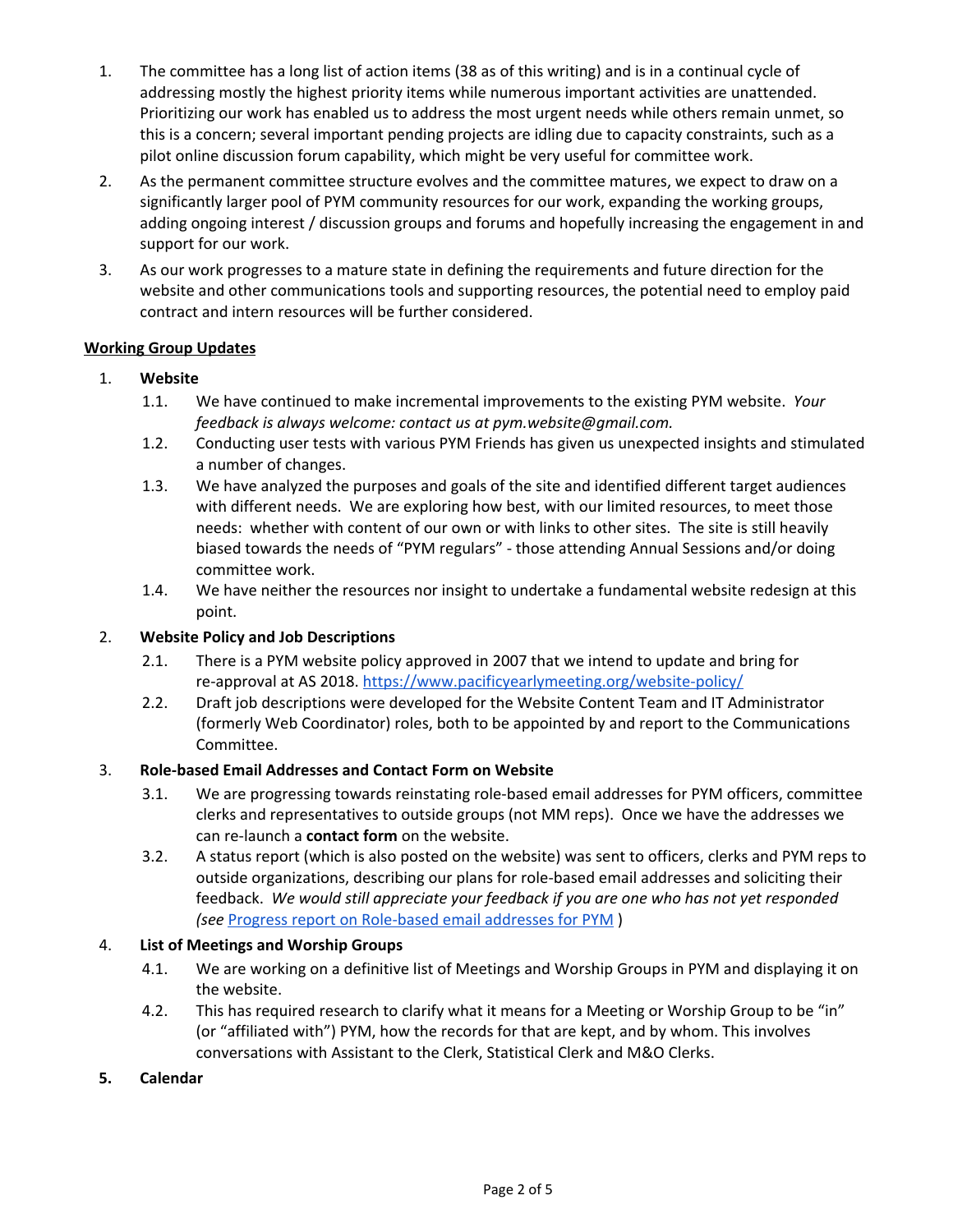- 5.1. We are wrestling with how best to maintain a calendar of PYM and other Quaker events on the website. It is difficult to keep the list up-to-date and comprehensive enough to be useful. It is also difficult to find a display tool that meets our needs.
- 5.2. For Youth events PYM has a paid Youth Programs Coordinator who takes this on as part of her job. But for "adult" events keeping a calendar is a burden someone has to be willing to shoulder. Should PYM appoint a Calendar Clerk?

## 6. **Secretariat - Minutes and Archives**

- 6.1. The process for publishing and archiving PYM minutes from Annual Session and RepCom was neglected in the transition from paper to electronic documents. The traditional "packet of minutes and attachments" prepared by the Secretariat after each annual session was last produced in 2012 and no paper archiving has occurred since then. Currently the only "archives" since 2013 consist of about 50 to 60 individual PDFs and Word documents per year, linked on the website.
- 6.2. The Secretariat clerk (now a member of the Communications Committee) is working to assemble the documents into electronic "packets" for the years 2013-2016 (2017 already exists) and will collaborate with the Historian-Archivist to archive paper versions as well.
- 6.3. We intend to provide our Recording Clerks with more institutional support and clear, consistent processes for preparing the minutes, including attachments.

# **7. Directory & Collaboration Tools**

- 7.1. A draft document has been developed which defines the requirements for a new and comprehensive online directory and related role-based email capabilities and directory file sharing (see link to document in addendum).
- 7.2. These requirements are pending submission to the whole committee (this month) and then to the RepCom body (March) for further review and feedback before we propose a specific project to meet these requirements.
- 7.3. We have begun work on synchronous online communication tools (Zoom, Skype, Google Docs, etc.) and asynchronous communication (Discourse and other online discussion forums, email, etc.) towards the goal of developing a specific proposal.
- 7.4. Progress has been slowed principally due to capacity constraints but also some interdependencies for this work and committee activities.

## **8. Policy on Technology Recommendation and Selection:**

- 8.1. This policy was developed through our discernment on how different aspects of technical solutions and their providers should factor into our decision-making process, especially with regards to potentially "open source", non-proprietary, and non-profit-focused solutions that align with or at least are not in conflict with our Quaker principles and values.
- 8.2. An initial draft was developed and published to the Committee on 2/5/18, and our goal is to discuss this at RepCom and make it available for review and feedback in March. While this policy does not require approval from the body, given the widespread engagement of the PYM community and dependency on tools and products that we may select and recommend and the importance of ensuring integrity in our decision-making, consistent with progressive Quaker principles and values, in addition to meeting the functional needs of PYM.

## **9. Registration Pilot Project for RepCom 2018**

- 9.1. The YPC and Assistant to the Clerk created a pilot registration for this year's RepCom using Google Forms. This online software produces a shared spreadsheet that the various planners can access.
- 9.2. Feedback so far has been that, despite a few glitches that can be fixed for next year, the system worked very well. It has relieved the local arrangements committee of having to recreate such a system (online or paper) each year and needing to gather accurate information for a meeting for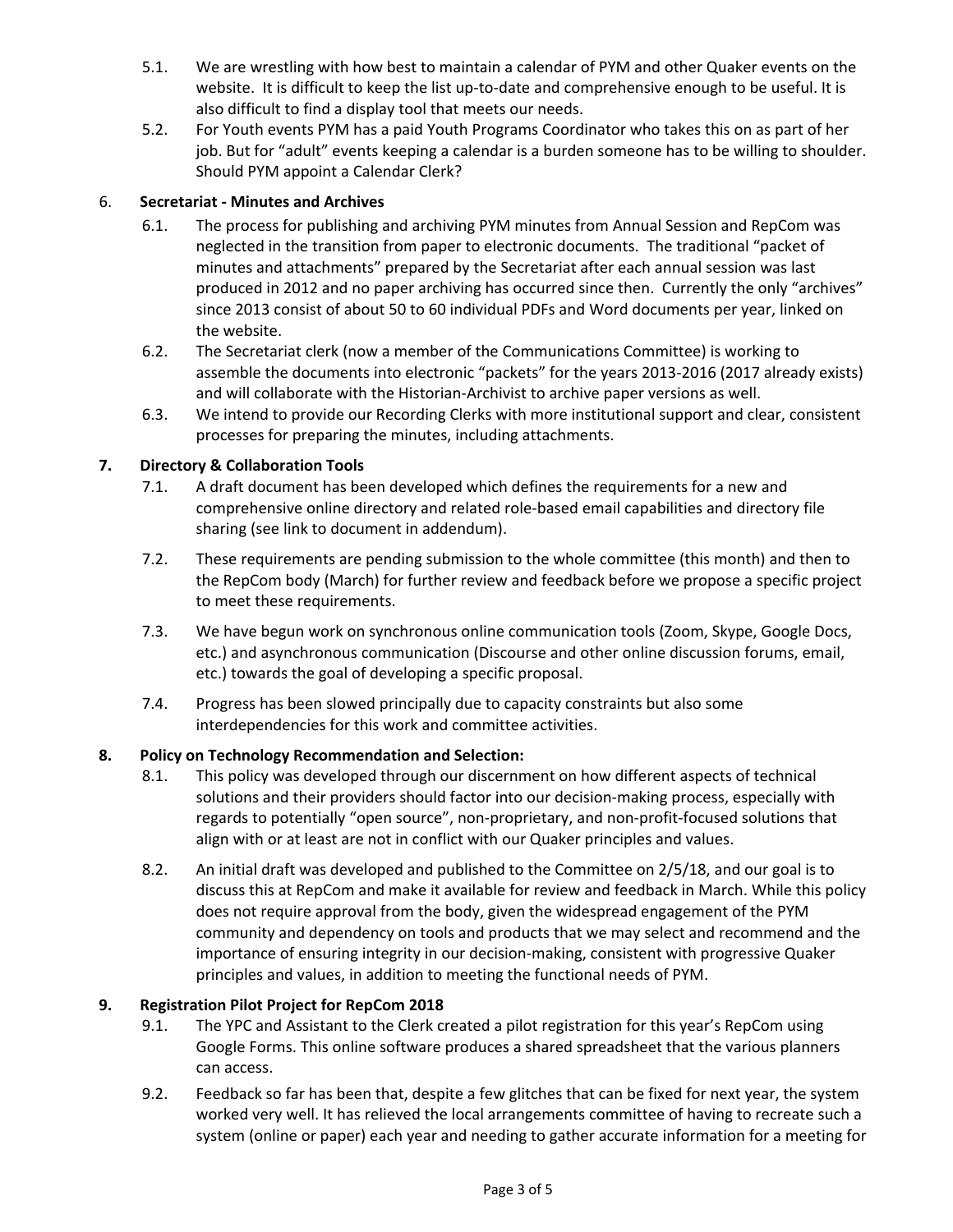which they have limited knowledge, thus allowing them to focus on the hospitality tasks. This year's system has allowed the planners to see clearly in advance which Reps had or hadn't registered, providing enough time for the Assistant to the Clerk, Presiding Clerk, M&O Clerks, and YPC to reach out, invite and encourage the missing Reps to attend. It has allowed Alyssa as YPC to better support the JYM Committee in their travel logistics and arrangements for the planning meeting, held in conjunction with RepCom. It has also allowed us to experiment with making it easier for the Treasurer to collect needed information for travel reimbursements for the Reps and JYM Committee.

9.3. We recommend using this process again next year and ask the Registrars to take on the main role, with the collaboration of the Assistant to the Clerk and the YPC, the support of ComCom, and the participation of the local arrangements committee. The existing form can be easily copied and updated.

#### **10. 2018 Annual Session Registration Project:**

- 10.1. This effort concerns the intersection of requirements from the Registrar and several committees and clerks of PYM with the technical effort to build, modify, maintain and support the online application. This work is significantly under the oversight and on behalf of the Registrar(s) who helps define and navigate the requirements and scope and address operational, financial and other non-technical matters. In 2016 and 2017, this effort was quite substantial due to the need to significantly build out the complexity of the online registration process and then undergo a migration to a new technical platform.
- 10.2. The technical registration project effort has begun, and three planning sessions have already been completed. High-level information has been provided to the Registrars on the proposed 2018 approach in advance of RepCom. The draft requirements are under development with a planned publish date to RepCom of March 6.
- 10.3. Our presiding clerk has asked if the start of registration can move up, potentially to early April. After the March 15 registration meeting following RepCom, this question will be addressed in light of the feedback on the approach, scope and requirements. Additionally, options will be considered to reduce scope or otherwise facilitate an earlier launch of AS registration.

Submitted February 13, 2018 by Lawrence Alderson